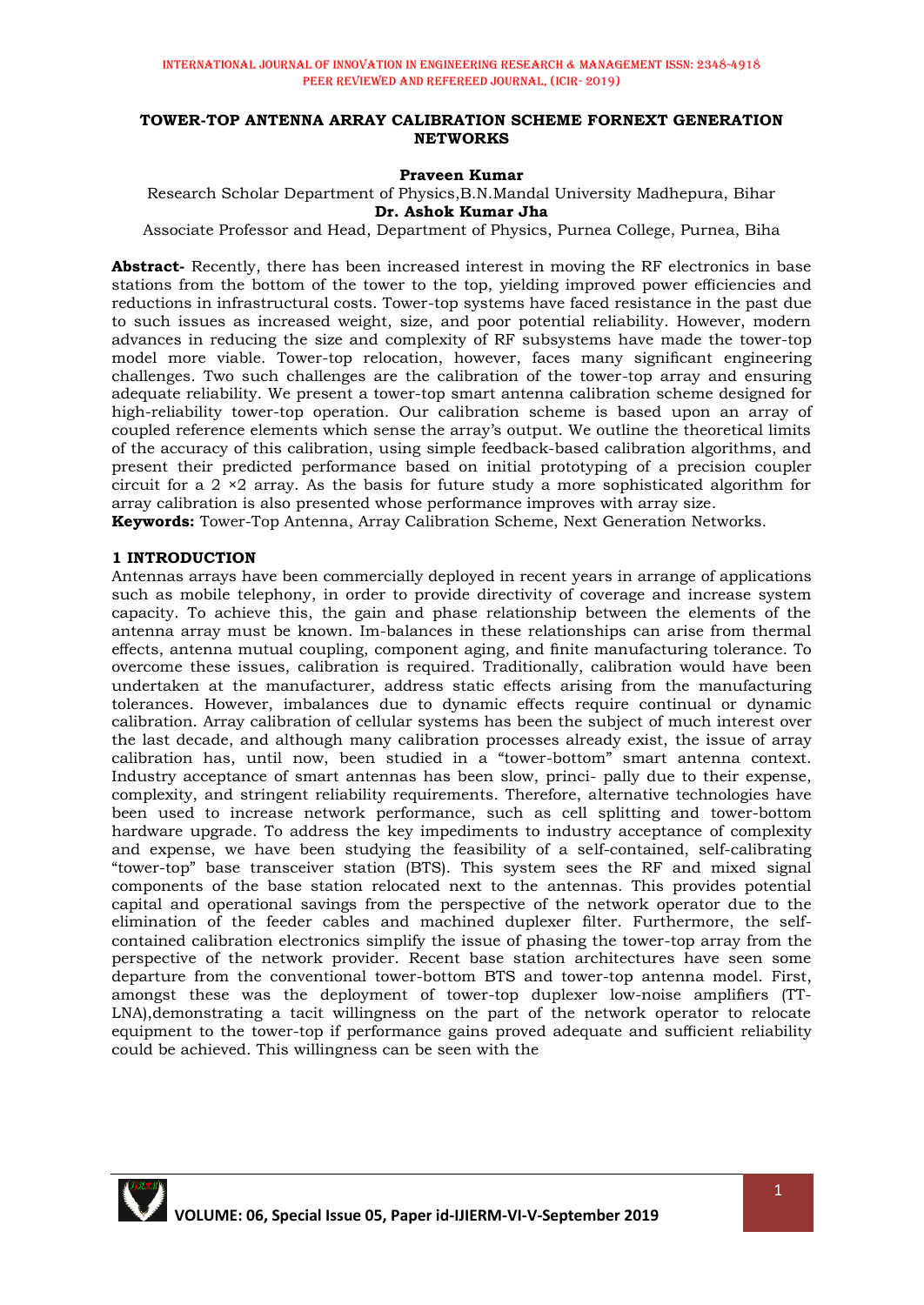

**Figure 1 The hardware division between tower top and bottom for the tower-top BTS**



## **Figure 2 A simplified block schematic diagram of a typical array calibration system**

exploration of novel base station architectures, with examples such as reduced RF feeder structures utilising novel switching methodologies, and the development of base station hotelling with remote RF heads. Such approaches aim to reduce capital infrastructure costs, and also site rental or acquisition costs. In this paper, we present our progress toward a reliable, self-contained, low-cost calibration system for a tower-top cellular BTS. The paper initially presents a novel scheme for the calibration of an arbitray-sized rectilinear array us- ing a structure of interlaced reference elements.

# **2 RECTILINEAR ARRAY CALIBRATION**

**i) Array calibration-**To yield a cost-effective solution for the cellular BTS market, we have been studying the tower-top transceiver configuration shown in Figure 1. This configuration has numerous advantages over the tower-bottom system but, most notably, considerably lower hardware cost than a conventional tower-bottom BTS may be achieved. We define two varieties of array calibration. The first, radiative calibration, employs free space as the calibration path between antennas. The second, where calibration is performed by means of a wired or transmission line path and any radiation from the array in the process of calibration is ancillary, is refered to as "nonradiative" calibration. The setup of Figure 2 is typically of a nonradiative calibration process. This process is based upon a closed feedback loop between the radiative elements of the array and a sensor. This sensor provides error information on the array output and generates an error signal. This error signal is fed back to correctively weight the array element"s input (transmit calibration) or output (receive calibration). It is important to observe that this method of calibration does not correct for errors induced by antenna mutual coupling. Note that in our calibration scheme, a twofold approach will be taken to compensate for mutual coupling. The first is to minimise mutual coupling by screening neighbouring antennas and perhaps using electromagnetic (EM) bandgap materials to reduce surface wave propagation to distant antennas in large arrays. The second is the use of EM modelling-based mitigation such as that demonstrated by Dandekar et al. Further discussion of mutual coupling compensation is beyond the scope of this paper. While wideband calibration is of increasing interest, it remains difficult to

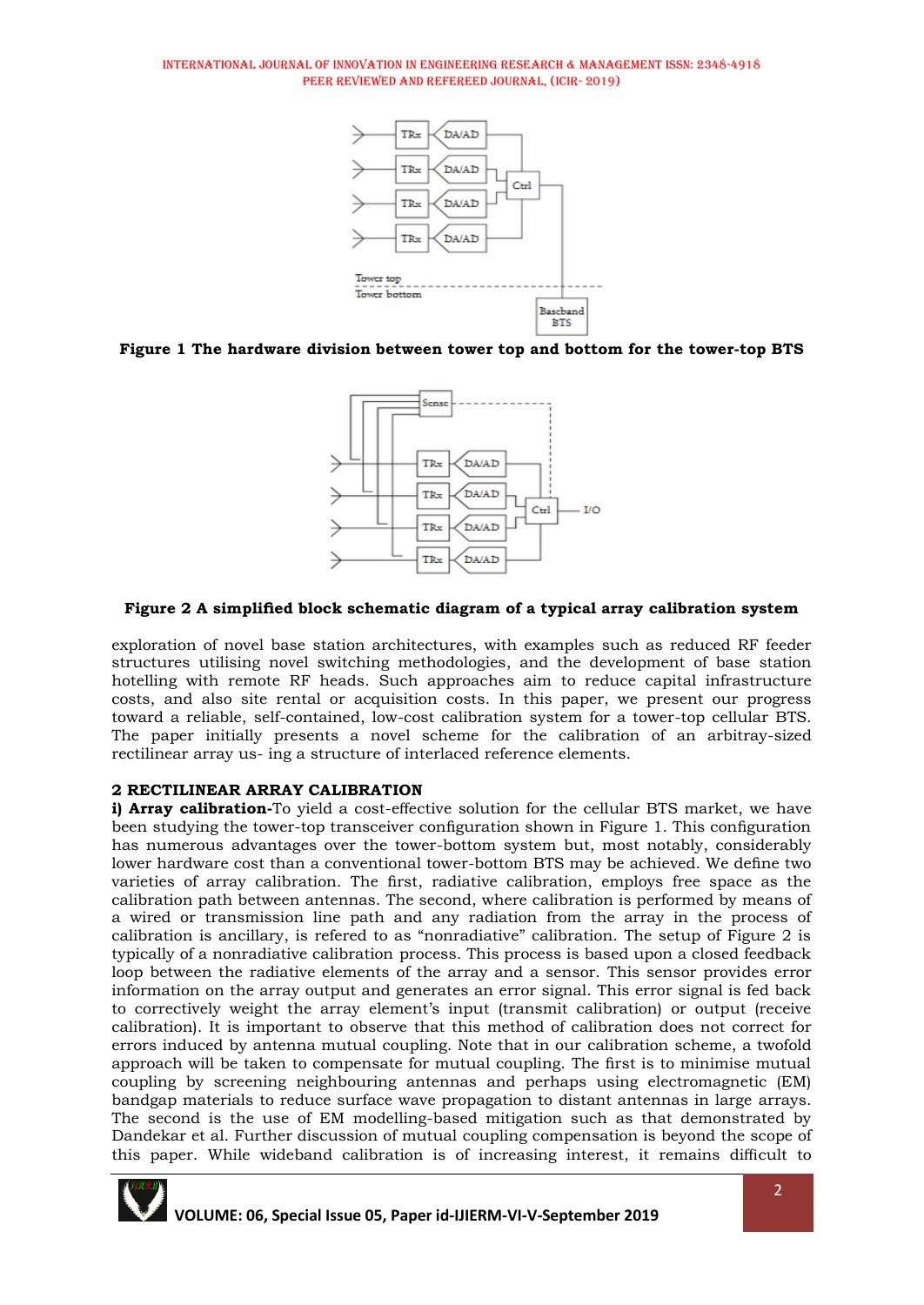implement. On the other hand, narrow- band calibration schemes are more likely to be practicallyimplemented. The calibration approach presented here is directed towards narrowband calibration. However, the methodology supports wideband calibration through sampling at different frequencies.

**ii) Calibration of a 2×2array-** Our calibration process employs the same nonradiative calibration principle as shown in Figure 2. The basic building block, however, upon which our calibration system is based is shown in Figure 3. This features four radiative array transceiver elements, each of which is coupled by transmission line to a central, nonradiative reference element. In the case of transmit calibration (although by reciprocity receive calibration is also possible), the transmit signal is sent as a digital baseband signal to the tower-top and is split (individually addressed) to each transmitter for SISO (MIMO) operation. This functionality is subsumed into thecontrol (Ctrl) unit of Figure 3. Remaining with our transmit calibration example, the reference element sequentially receives the signals in turn from the feed point of each of the radiative array elements. This enables the measurement of their phase and amplitude relative to some reference signal. This information on the



**Figure 3 A central, nonradiative reference sensor element coupled to four radiative array transceiver elements.**



# **Figure 4 A pair of reference elements, used to calibrate a 2×3array**

relative phase and amplitude imbalance between the feed points of each of the transceivers is used to create an error signal. This error signal is fed back and used to weight the input signal to the transceiver element effecting calibration. Repeating this procedure for the two remaining elements calibrates our simple 2×2 array. This baseband feedback system is to be implemented in the digital domain, at the tower-top.

The functionality of this system and the attendant computing power, energy, and cost requirements of this system are currently under investigation.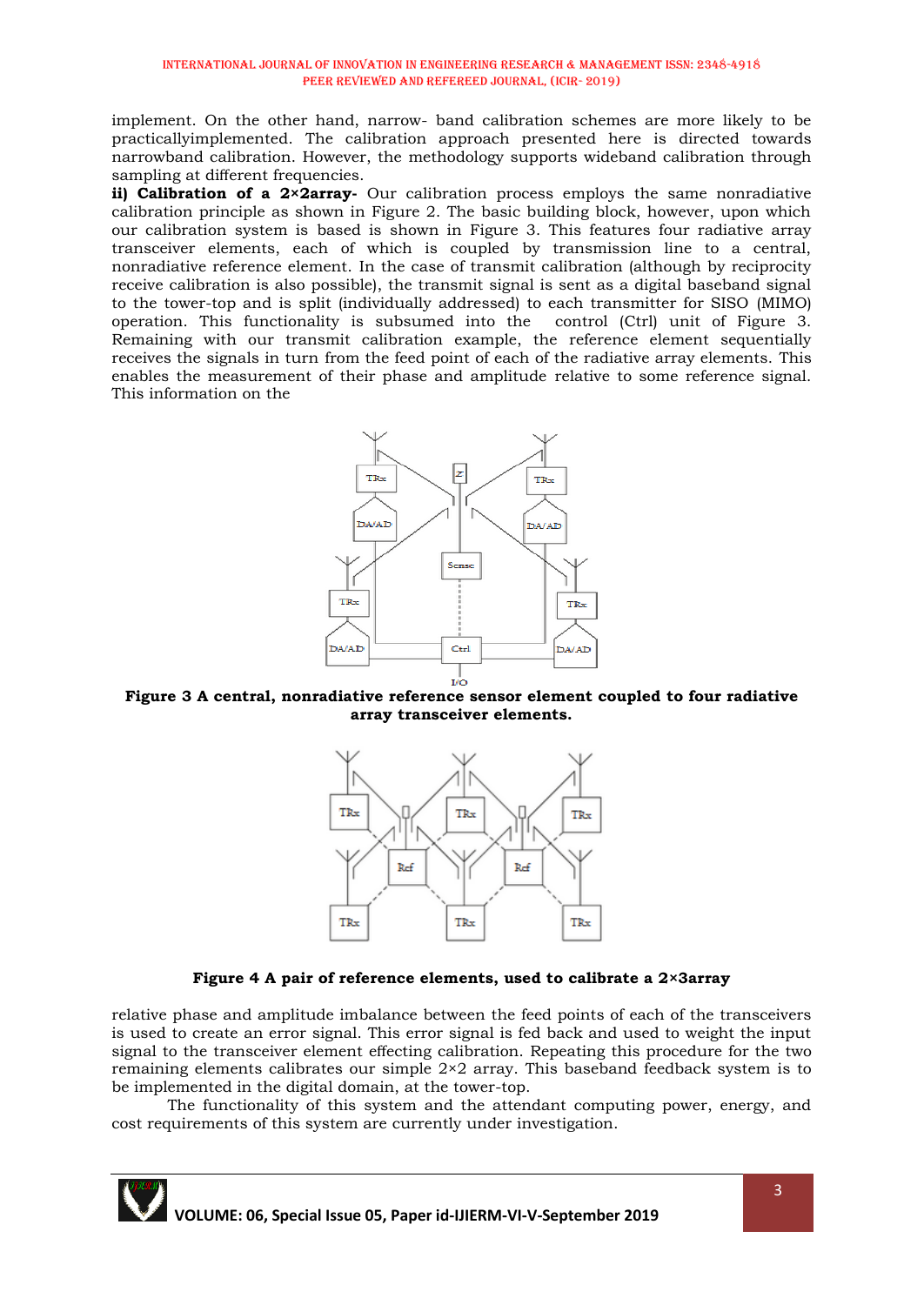**iii) Calibration of an n×narray-** By repeating this basic 2 ×2 pattern with a central reference element, it becomes possible to calibrate larger arrays. Figure 4 shows the extension of this basic calibration principle to a 2 ×3array.



**Figure 5 Propagation of error between calibrating elements**

To calibrate a large, n×n, antenna array, it is easy to see how this tessellation of array transceivers and reference elements could be extended arbitrarily to make any rectilinear array geometry.

# **3 CALIBRATION COUPLER**

**i) 2×2array calibration coupler-** The phase and amplitude balance of the six-port coupler structure at the feed point of every transceiver and reference element in Figure 4 is crucial to the performance of our calibration scheme. This six-port coupler structure is shown schematically in Figure 10. In the case of the reference element, the output (port B) is terminated in a matched load (antenna) and the input connected to the reference element hardware (port A). Ports C−F of the coupler feed adjacent transceiver or reference elements. Similarly, for the radiative transceiver element, port B is connected to the antenna element and port A the transceiver RF hardware. For the individual coupler shown in using conventional low-cost, stripline, board fabrication techniques, phase balance of 0.2 dB and 0.9 is possible. By interconnecting five of these couplers, then the basic  $2 \times 2$  array plus single reference sensor element building block of our scheme is formed. It is this pair of precision six-port directional couplers whose combined error will form the individual calibration paths between transceiver and reference element. A schematic representation of the  $2 \times 2$  array coupler is shown in Figure 6. This forms the feed-point coupler struc- ture of Figure 4, with the central coupler (port 1) connected to the reference element and the load (port 2). Each peripheral couplers is connected to a radiative transceiver element



**Figure 6 Five precision couplers configured for 2 ×2arraycalibration**

(ports 3–6). By tiling identical couplers at half integer wave length spacing, our objective was to produce a coupler network with very high phase and amplitude balance.

**ii) Theoretical coupler performance-** The simulation results for our coupler design, using ADS momentum. Insertion loss at the design frequency of 2.46 GHz is predicted as 0.7 dB. The inter transceiver isolation is high a minimum of 70.4 dB between transceivers. In the

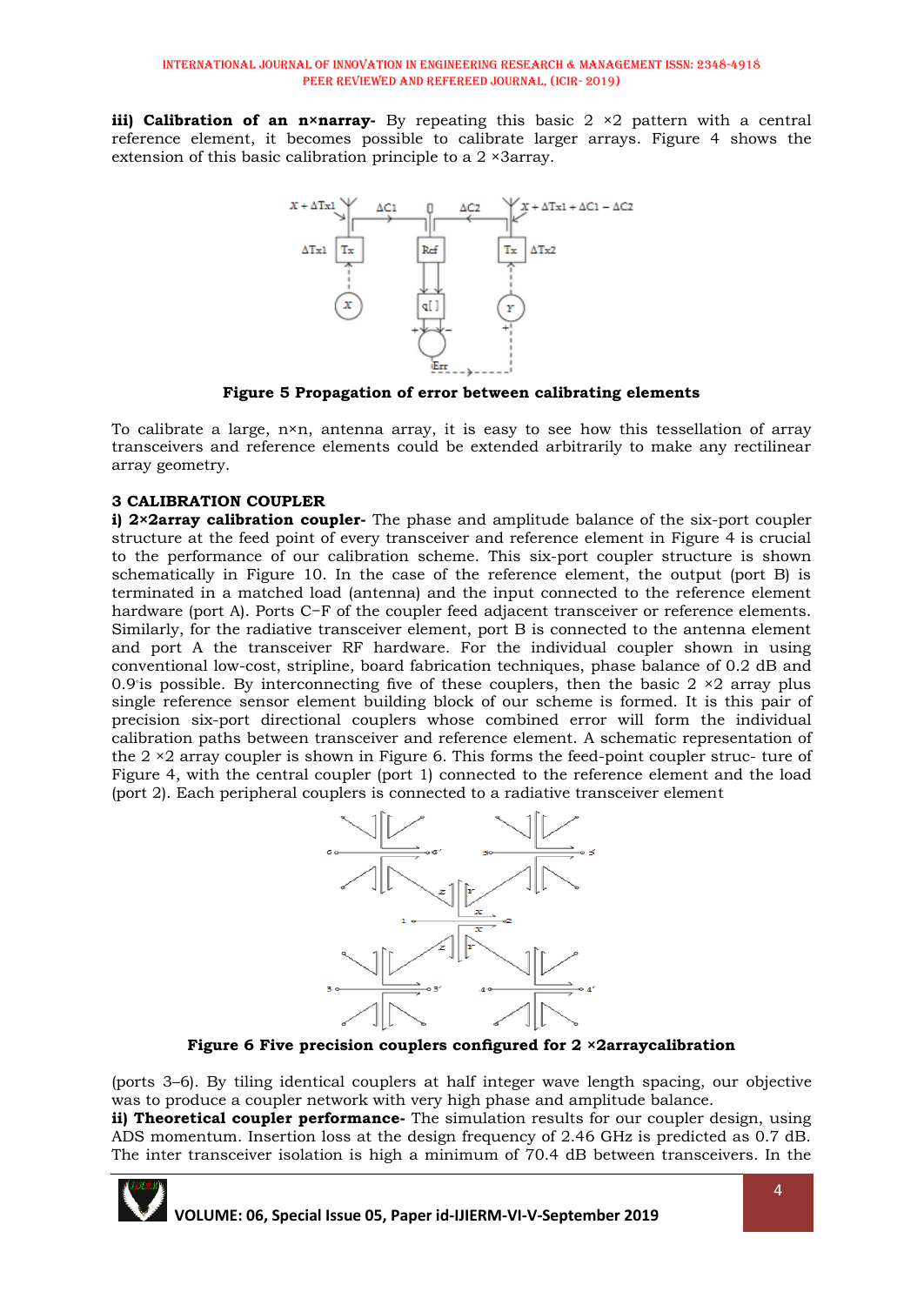design of the coupler structure, trade off exists between insertion loss and transceiver isolation. By reducing the coupling factor between the antenna feeder transmission line and the coupled calibration, higher efficiency may be attained. However, weaker calibration coupling than −40 dBm is undesirable from the perspective of calibration reference ele-ment efficiency and measurement reliability. This necessitates stronger coupling between the calibration couplers this stronger coupling in the second coupler stage will reduce transceiver isolation. It is for this reason that −20 dB couplers are employed in all instances  $(X, Y, \text{ and } Z)$ .



**Figure 7 The theoretically predicted response of the ideal 2 ×2 coupler**



**Figure 8 The predicted phase imbalance of an ideal 2 ×2 coupler**

A, D(X,Z) type error and an A,C(X,Y)type error. This has the overall effect of reducing error. Were there to be a diagonal bias toward the distribution of error, then the error would accumulate. Also visible in these results is a greater phase and amplitude balance between the symmetrically identical coupler pairs. For example, the phase and amplitude imbalance between ports 3 and 6 is very high. This leads to efforts to increase symmetry in the design, particularly the grounding via screens.

**iii) Measured coupler performance**- Our design for Figure 6 was manufactured on a lowcost FR-4 substrate using a stripline design produced in Eagle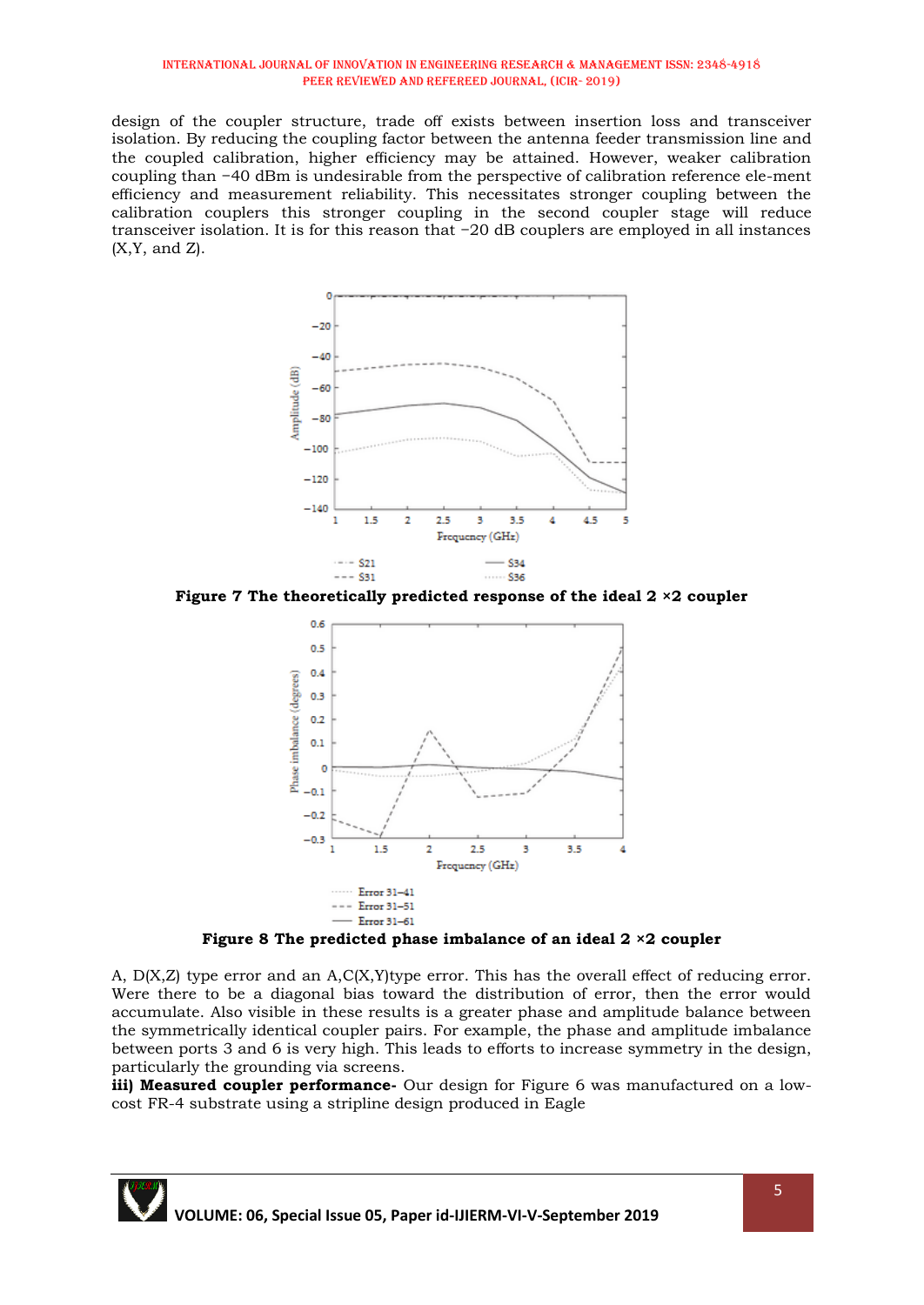

**Figure 9 The predicted amplitude imbalance of an ideal 2 ×2 coupler**



## **Figure 10 The PCB layout of the centre stripline controlled impedance conductor layer**

see Figure 10. Additional grounding strips, connected by blind vias to the top and bottom ground layers, are visible which provide isolation between the individual couplers. A photograph of the finished 2 ×2couplermanufacturedby ECS circuits. Each of the coupler arms is terminated in low-quality surface mount 47 Ωresistors

# **4 CONCLUSION**

In this paper, we have presented a new scheme for tower-top array calibration, using a series of nonradiative, interlinear reference elements to sense the output of the array. The accuracy of this calibration scheme is a function of the array size, the calibration path taken in calibrating the array, and the coupler performance. Where the measurement accuracy is unlimited, then the accuracy of this calibration is dependent upon the number of couplers in a given calibration path. The basic building block of this calibration scheme is the  $2\times 2$  array calibration coupler. We have shown that using low-cost fabrication techniques and low-quality FR-4 substrate, a broadband coupler network with rms phase balance of 1.1175◦and amplitude balance of 0.3295 dB is realisable. Based upon this coupler hardware, we have shown that phase calibration accurate enough for cellular smart antenna applications is possible. Although amplitude accuracy is still outside our initial target, work is ongoing on improving the precision coupler network and on the development of calibration algorithms to further reduce this requirement. Finally, we presented examples of one such algorithm whose performance, unlike that of the conventional feedback algorithms, improves with array size. Moreover, this calibration algorithm, which is based